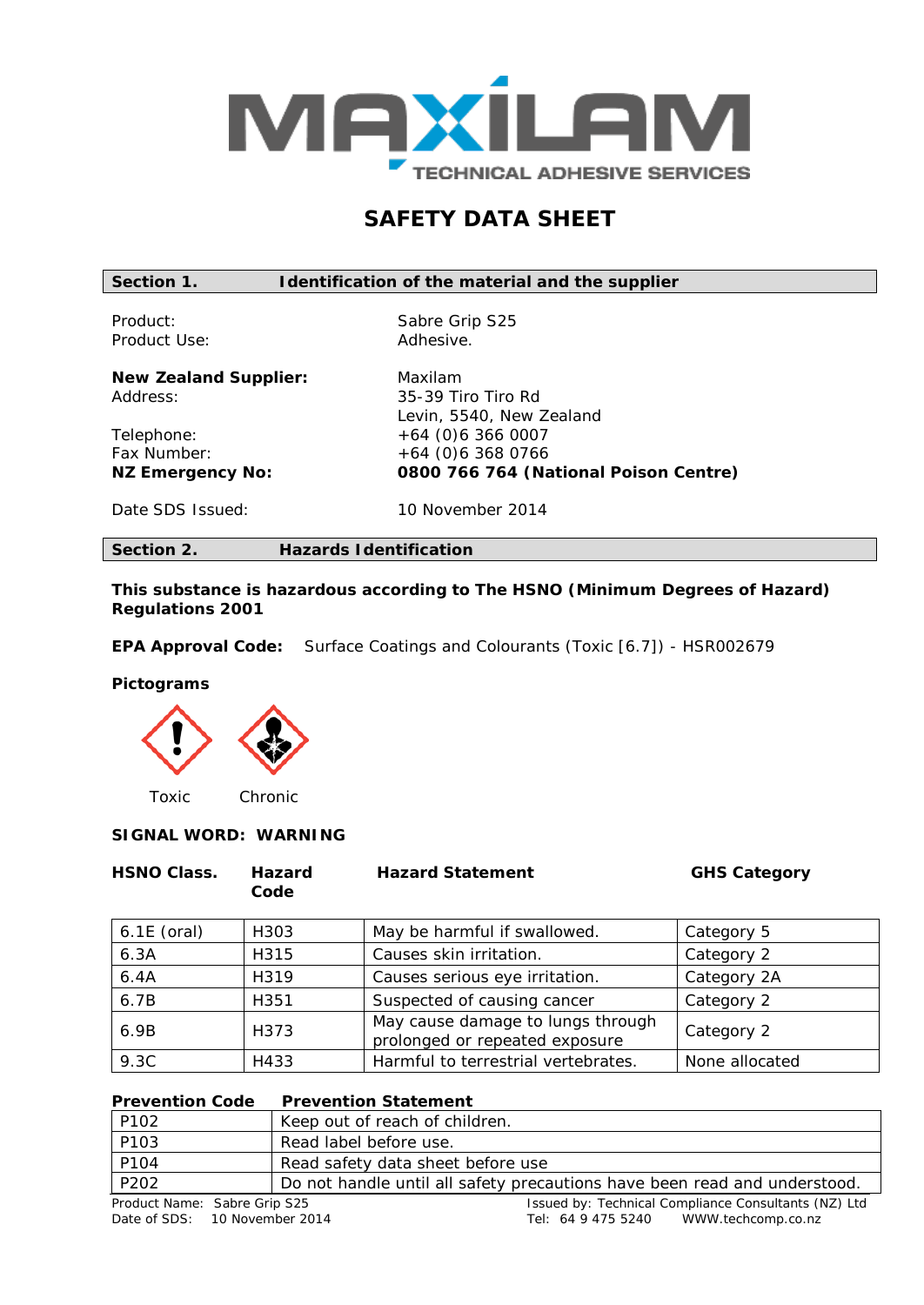| P211 | Do not spray on an open flame or other ignition source.       |
|------|---------------------------------------------------------------|
| P251 | Pressurized container: Do not pierce or burn, even after use. |
| P260 | Do not breathe fumes, gas or vapours.                         |
| P264 | Wash hands thoroughly after handling.                         |
| P273 | Avoid release to the environment.                             |
| P280 | Wear protective clothing.                                     |
| P270 | Do not eat, drink or smoke when using this product.           |
| P281 | Use personal protective equipment as required.                |

| <b>Response Code</b> | <b>Response Statement</b>                                           |
|----------------------|---------------------------------------------------------------------|
| P314                 | Get medical advice/attention if you feel unwell.                    |
| P362                 | Take off contaminated clothing and wash before re-use.              |
| $P302 + P352$        | IF ON SKIN: Wash with plenty of soap and water.                     |
| $P305 + P351 +$      | IF IN EYES: Rinse cautiously with water for several minutes. Remove |
| P338                 | contact lenses, if present and easy to do. Continue rinsing.        |
| $P308 + P313$        | IF exposed or concerned: Get medical advice/attention.              |
| $P332 + P313$        | If skin irritation occurs: Get medical advice/ attention.           |
| P331                 | Do NOT induce vomiting.                                             |
| $P337 + P313$        | If eye irritation persists: Get medical advice/attention.           |

| <b>Storage Code</b> | <b>Storage Statement</b>                                              |
|---------------------|-----------------------------------------------------------------------|
| P405                | Store locked up.                                                      |
| $P410 + P412$       | Protect from sunlight. Do not expose to temperatures exceeding 50 °C. |

| <b>Disposal Code</b> | <b>Disposal Statement</b> |
|----------------------|---------------------------|
|                      |                           |

P501 Dispose of according to the local authorities

# **Section 3. Composition of hazardous Ingredients**

| Ingredients               | Wt%      | <b>CAS NUMBER.</b> |
|---------------------------|----------|--------------------|
| Methylene Chloride        | 60-70    | 75-09-2            |
| 1,1,1,2 Tetrafluoroethane | $5 - 15$ | 811-97-2           |
| Dimethyl Ether            | $< 10\%$ | 115-10-6           |

# **Section 4. First Aid Measures**

Routes of Exposure:

| If in Eyes   | Rinse cautiously with water for several minutes. Remove contact lenses, if<br>present and easy to do. Apply continuous irrigation with water for at least<br>15 minutes holding eyelids apart. If eye irritation persists: Get medical<br>advice.       |
|--------------|---------------------------------------------------------------------------------------------------------------------------------------------------------------------------------------------------------------------------------------------------------|
| If on Skin   | Wash with plenty of soap and water. Remove contaminated clothing and<br>continue washing. Contaminated clothing should be washed before reuse.<br>Seek medical attention if needed.                                                                     |
| If Swallowed | IF SWALLOWED: Do NOT induce vomiting. Never give anything by mouth<br>to an unconscious person. Consult a doctor if you feel unwell.                                                                                                                    |
| If Inhaled   | Remove person to fresh air. Remove contaminated clothing and loosen<br>remaining clothing. Allow person to assume most comfortable position<br>and keep warm. Keep at rest until fully recovered. Get medical advice if<br>breathing becomes difficult. |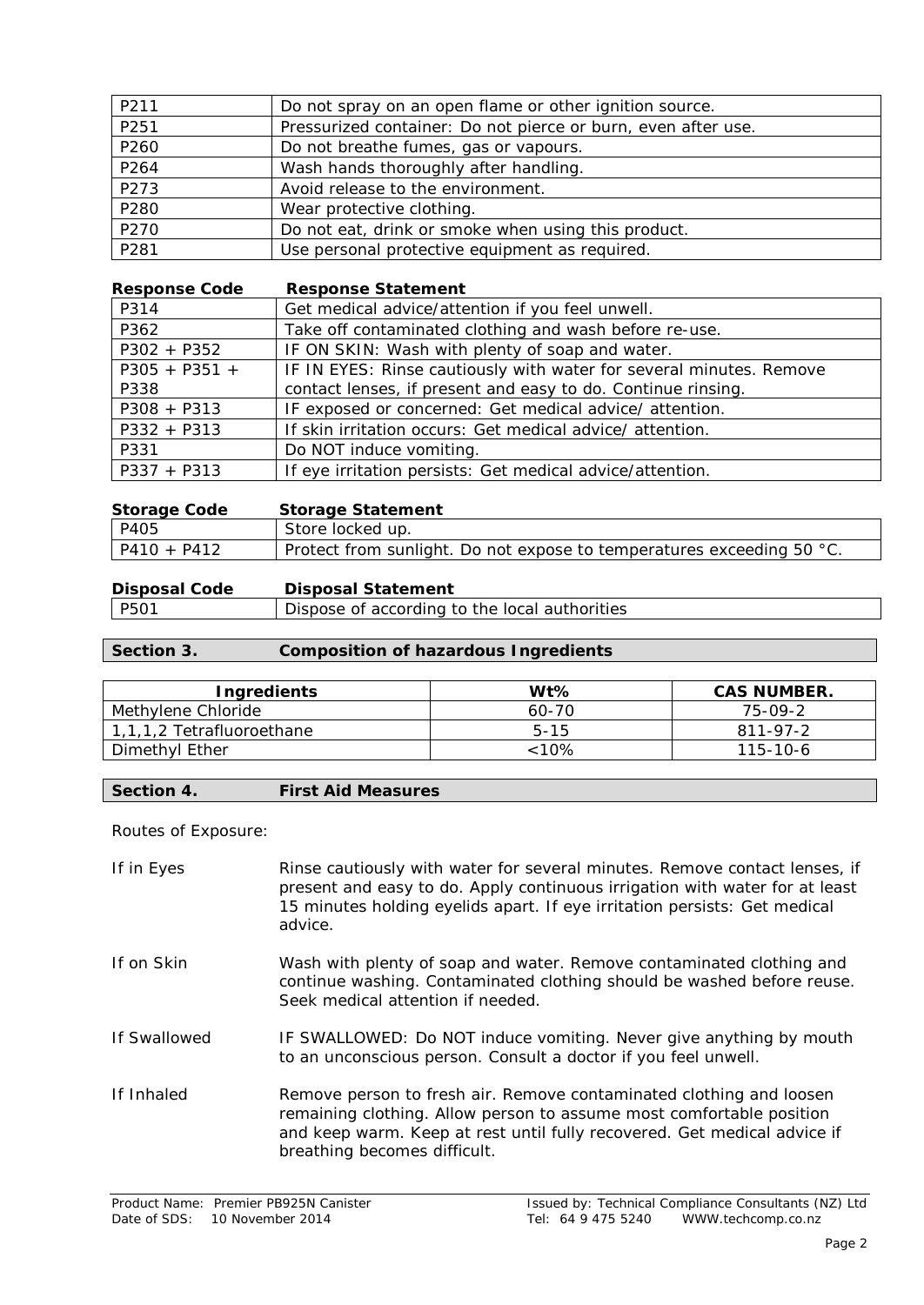| Section 5.                                                                   | <b>Fire Fighting Measures</b>                                                                                                                                                      |
|------------------------------------------------------------------------------|------------------------------------------------------------------------------------------------------------------------------------------------------------------------------------|
|                                                                              |                                                                                                                                                                                    |
| <b>Hazard Type</b>                                                           | Flammable liquid or vapour                                                                                                                                                         |
| <b>Hazards from</b><br>products                                              | Closed containers exposed to heat from fire may build pressure and<br>explode. Vapors may travel long distances along the ground or floor to<br>an ignition source and flash back. |
| <b>Suitable</b>                                                              | Dry Chemical, CO <sub>2</sub> .                                                                                                                                                    |
| Extinguishing<br>media                                                       |                                                                                                                                                                                    |
| <b>Precautions for</b><br>firefighters and<br>special protective<br>clothing | Wear full protective equipment (Bunker Gear) and a self-contained<br>breathing apparatus (SCBA).                                                                                   |
| <b>HAZCHEM CODE</b>                                                          | 2TE                                                                                                                                                                                |
|                                                                              |                                                                                                                                                                                    |

#### **Section 6. Accidental Release Measures**

Wear full protective gear as detailed in Section 8. Evacuate unprotected and untrained personnel from hazard area. The spill should be cleaned up by qualified personnel. Use only with non sparking tools. Ventilate the area with fresh air. For large spills, or spills in confined spaces, provide mechanical ventilation to disperse or exhaust vapors, in accordance with good industrial hygiene practices. WARNING! A motor could be an ignition source and could cause flammable gases or vapors in the spill area to burn and explode. Contain spill. Cover spill area with fire-extinguishing foam. Working from around the edges of the spill inward, cover with bentonite, vermiculite or commercially available inorganic absorbent material. Mix in sufficient absorbent until it appears dry. Collect as much of the spilled material as possible using nonsparking tools. Collect waste and dispose of in accordance with local, state and federal laws and regulations.

| Section 7. | <b>Handling and Storage</b> |
|------------|-----------------------------|
|            |                             |

#### **Handling:**

- Read label before use.
- Read safety data sheet before use
- Do not handle until all safety precautions have been read and understood.
- Keep away from heat, sparks, open flames or hot surfaces. No smoking.
- Do not spray on an open flame or other ignition source.
- Do not eat, drink or smoke when using this product.
- Pressurized container: Do not pierce or burn, even after use.
- Do not breathe fumes, gas or vapours.
- Wash hands thoroughly after handling.
- Avoid release to the environment.
- Provide adequate ventilation. If ventilation is not adequate, use respiratory protective equipment.
- Wear protective clothing.
- Use personal protective equipment as required.

#### **Storage**

- Store locked up.
- Protect from sunlight. Do not expose to temperatures exceeding 50 °C.

#### **Section 8 Exposure Controls / Personal Protection**

#### **Exposure Limit Values:**

#### **WORKPLACE EXPOSURE STANDARDS (provided for guidance only)**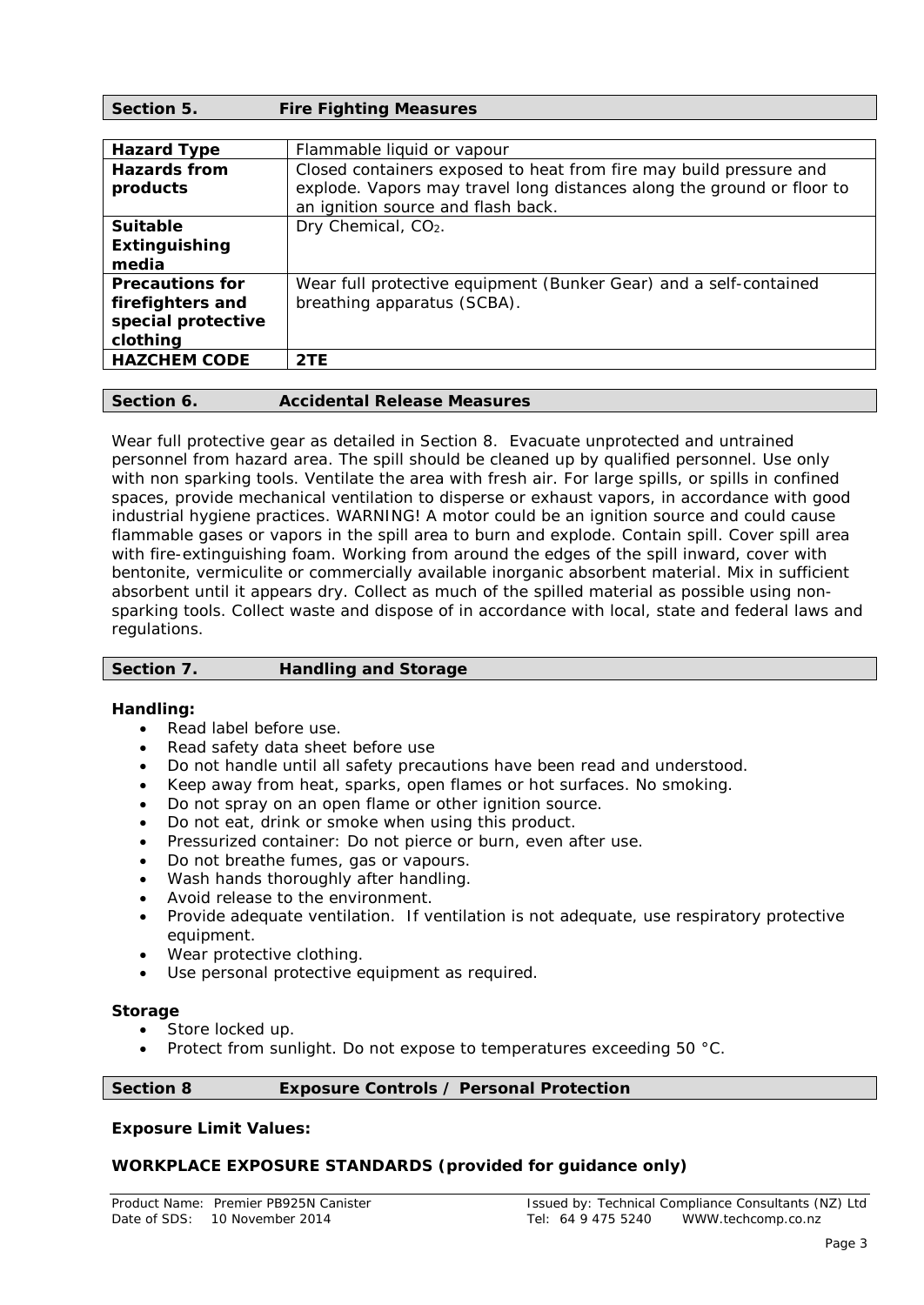|                                      | TWA  |                          | <b>STEL</b> |                   |  |
|--------------------------------------|------|--------------------------|-------------|-------------------|--|
| <b>Substance</b>                     |      | ppm $mq/m3$              | ppm         | mq/m <sup>3</sup> |  |
| Methylene Chloride                   | 100  | 350                      | 300.        | 1060              |  |
| 1,1,1,2-Tetrafluoroethane (HCF 134a) | 1000 | $\overline{\phantom{0}}$ |             | -                 |  |
| Dimethylether (2001)                 | 400  | 766.                     | 500         | 958               |  |

Workplace Exposure Standard – Time Weighted Average (WES-TWA*).The time-weighted average exposure standard designed to protect the worker from the effects of long-term exposure.* Workplace Exposure Standard – Short-Term Exposure Limit (WESSTEL). *The 15-minute average exposure standard.* Applies to any 15- Minute period in the working day and is designed to protect the worker against adverse effects of irritation, chronic or irreversible tissue change, or narcosis that may increase the likelihood of accidents. The WES-STEL is not an alternative to the WES-TWA; both the short-term and time-weighted average exposures apply.

# **Engineering Controls**

Use only in well ventilated areas. Provide appropriate local exhaust ventilation on open containers. Do not use in a confined area or areas with little or no air movement. Use general ventilation and/or local exhaust ventilation. If ventilation is not adequate, use protection equipment.

#### **Personal Protection**

#### **Respiratory Protection**

Conduct air monitoring to determine adequacy of ventilation and the need for respiratory protective equipment. If ventilation is inadequate select one of the following NIOSH approved respirators based on airborne concentration of contaminants and in accordance with OSHA regulations: Half facepiece or fullface pressure demand self-contained breathing apparatus. Consult your personal protection supplier for further information.

#### **Hand Protection**

Select and use gloves and/or protective clothing to prevent skin contact based on the results of an exposure assessment. Consult with your glove and/or protective clothing manufacturer for selection of appropriate compatible materials.

Gloves made from the following material(s) are recommended:

Polyvinyl Alcohol (PVA), Polyethylene/Ethylene Vinyl Alcohol.

#### **Eye Protection**

Safety Glasses with side shields. Indirect Vented Goggles.

| <b>Section 9</b>                              | <b>Physical and Chemical Properties</b> |                             |  |
|-----------------------------------------------|-----------------------------------------|-----------------------------|--|
|                                               |                                         |                             |  |
| <b>Physical State</b>                         |                                         | Clear red or green in clour |  |
| Odour                                         |                                         | Organic Solvent             |  |
| <b>Specific Gravity</b>                       |                                         | $1.17 \pm 0.02$ gm/cc       |  |
| <b>Solubility in Water:</b>                   |                                         | Negligible                  |  |
| <b>Volatile Organic Compounds</b>             |                                         | $<5\%$                      |  |
| VOC Less H <sup>2</sup> O and Exempt Solvents |                                         | $<$ 126 g/liter             |  |

#### **Section 10. Stability and Reactivity**

| <b>Stability of Substance</b><br><b>Conditions to Avoid</b><br><b>Incompatible Materials</b><br><b>Hazardous Decomposition</b> | Stable under normal conditions<br>Avoid heat, flames and other sources of ignition<br>Strong oxidising agents. |                                                    |
|--------------------------------------------------------------------------------------------------------------------------------|----------------------------------------------------------------------------------------------------------------|----------------------------------------------------|
| <b>Products</b>                                                                                                                | <b>Substance</b>                                                                                               | Condition                                          |
|                                                                                                                                | Aldehydes                                                                                                      | <b>During Combustion</b>                           |
|                                                                                                                                | Hydrocarbons                                                                                                   | <b>During Combustion</b>                           |
|                                                                                                                                | Carbon Monoxide                                                                                                | <b>During Combustion</b>                           |
| <b>Product Name: Premier PROOFN Canister</b>                                                                                   |                                                                                                                | Issued by: Technical Compliance Consultants (NZ) I |

Product Name: Premier PB925N Canister Issued by: Technical Compliance Consultants (NZ) Ltd<br>
Date of SDS: 10 November 2014 Consultants (NZ) Ltd Tel: 64 9 475 5240 WWW.techcomp.co.nz Tel: 64 9 475 5240 WWW.techcomp.co.nz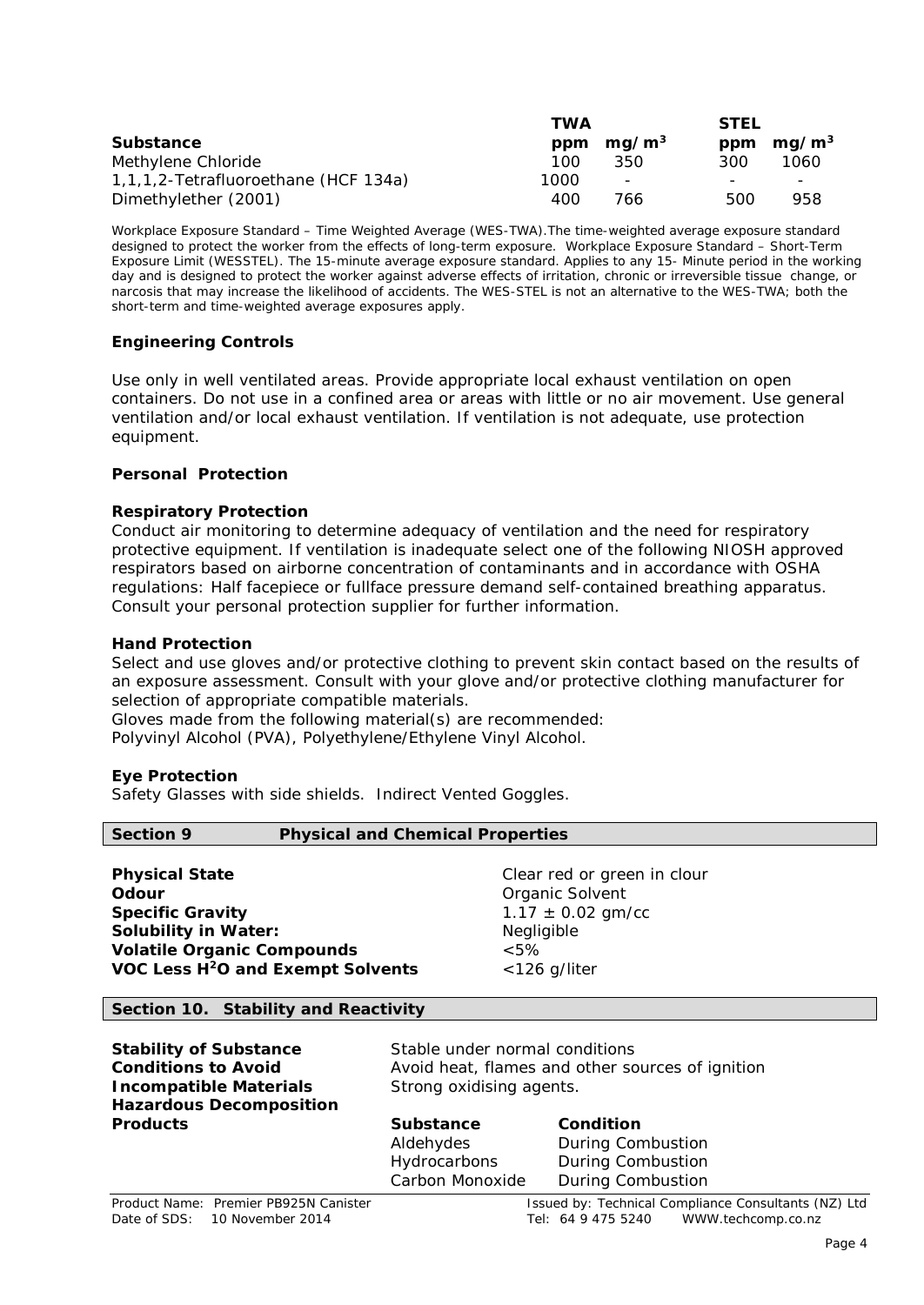|                   | Carbon Dioxide                   | During Combustion |
|-------------------|----------------------------------|-------------------|
| <b>Section 11</b> | <b>Toxicological Information</b> |                   |

#### **Acute Exposure**:

Oral =  $LD_{50} = 2014mg/kg$  (rat) = May be harmful if swallowed.

Skin: This product causes skin irritation.

Eyes: This product cause serious eye irritation.

#### **Chronic:**

| Carcinogenic: | Suspected of causing cancer.                                      |
|---------------|-------------------------------------------------------------------|
| Systematic:   | May cause damage to lungs through prolonged or repeated exposure. |

#### **Section 12. Ecotoxicological Information**

HSNO Classes:  $9.3C =$  Harmful to terrestrial vertebrates.

Do not allow to enter waterways.

#### **Section 13. Disposal Considerations**

Incinerate in a permitted hazardous waste incinerator. As a disposal alternative, dispose of waste product in a permitted hazardous waste facility.

#### **Section 14 Transport Information**

This product is classified as a Dangerous Good for transport: NZS 5433:2012



#### **Road and Rail Transport**

UN No: 3500 Class-primary 2.2 Packing Group None Allocated **Air Transport** UN No: 3500 Class-primary 2.2 Packing Group None Allocated **Marine Transport** UN No: 3500<br>Class-primary 3500 Class-primary Packing Group None Allocated

Proper Shipping Name: CHEMICAL UNDER PRESSURE, N.O.S. Proper Shipping Name: CHEMICAL UNDER PRESSURE, N.O.S.

Proper Shipping Name: CHEMICAL UNDER PRESSURE, N.O.S.

#### **Section 15 Regulatory Information**

#### EPA Approval Code: **Canister:** Surface Coatings and Colourants (Toxic [6.7]) – HSR002679